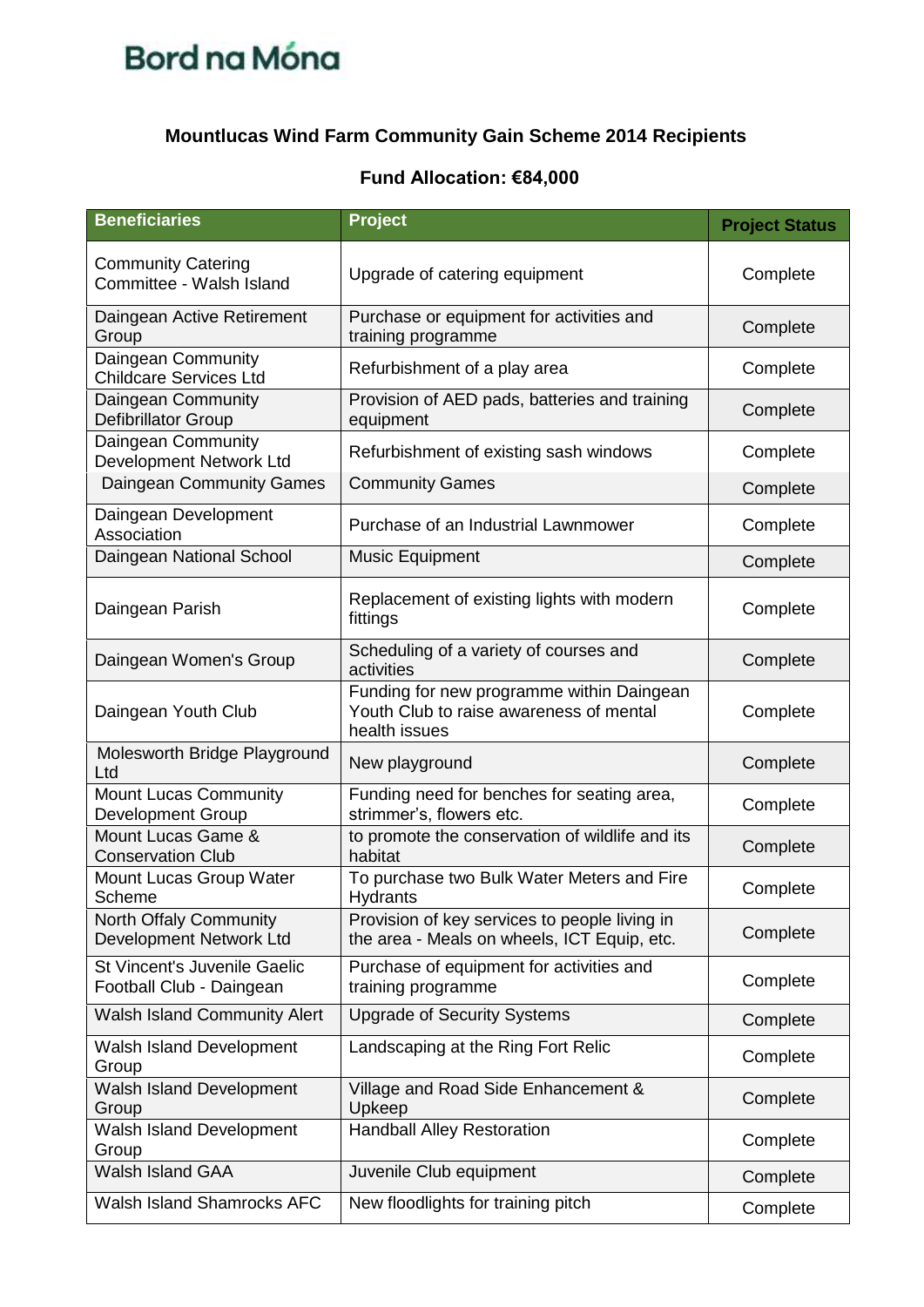## **Mountlucas Wind Farm Community Gain Scheme 2015 Recipients**

| <b>Beneficiaries</b>                                                        | <b>Project</b>                                   | <b>Project Status</b> |
|-----------------------------------------------------------------------------|--------------------------------------------------|-----------------------|
| Daingean Cemetery Committee                                                 | Replace existing cross in local cemetery         | Complete              |
| Daingean Community<br><b>Childcare Services Ltd</b>                         | Supply two storage sheds                         | Complete              |
| Daingean Community Games                                                    | <b>Community Gains Equipment</b>                 | Complete              |
| Daingean Community Text<br>Alert                                            | Equipment                                        | Complete              |
| Daingean Development<br>Association                                         | <b>Tidy Towns Equipment</b>                      | Complete              |
| Daingean Faile Vintage Club                                                 | Equipment                                        | Complete              |
| Daingean Town Hall (part of<br>flagship project)                            | <b>Refurbishment of Hall</b>                     | Complete              |
| Daingean Fortfield Drive<br><b>Residence Association</b>                    | Village enhancement                              | Complete              |
| Daingean Grand Canal<br>Adventures                                          | Storage of Equipment                             | Complete              |
| Daingean Grand Canal<br><b>Wheelers Cycling Club</b>                        | Spin Bikes                                       | Complete              |
| Daingean Molesworth Bridge<br>Playground                                    | Improvement works on seating area                | Complete              |
| Daingean National School                                                    | New all-weather synthetic grass play area.       | Complete              |
| Daingean North Offaly<br><b>Community Development</b><br><b>Network Ltd</b> | Meals on Wheels                                  | Complete              |
| Daingean Parish Lourdes<br>Committee                                        | Lourdes in the Parish Pilgrimage                 | Complete              |
| Daingean St. Vincent's Minor<br><b>Gaelic Football Club</b>                 | Purchase of Equipment                            | Complete              |
| Daingean Women's Group                                                      | <b>Purchase of Equipment</b>                     | Complete              |
| Daingean Youth Club                                                         | national Youth Work Ireland Games<br>competition | Complete              |
| <b>Mount Lucas Community</b><br><b>Development Group</b>                    | Village Enhancement works                        | Complete              |
| Mount Lucas Game &<br><b>Conversation Club</b>                              | Purchase of equipment for club                   | Complete              |
| Mount Lucas Group Water<br>Scheme                                           | Upgrade of water system                          | Complete              |
| Naomh Mhuire A.C. Daingean                                                  | Purchase of timing clock                         | Complete              |
| St. Conleths Conference of St.<br>Vincent de Paul Daingean                  | St. Vincent De Paul Ongoing project              | Complete              |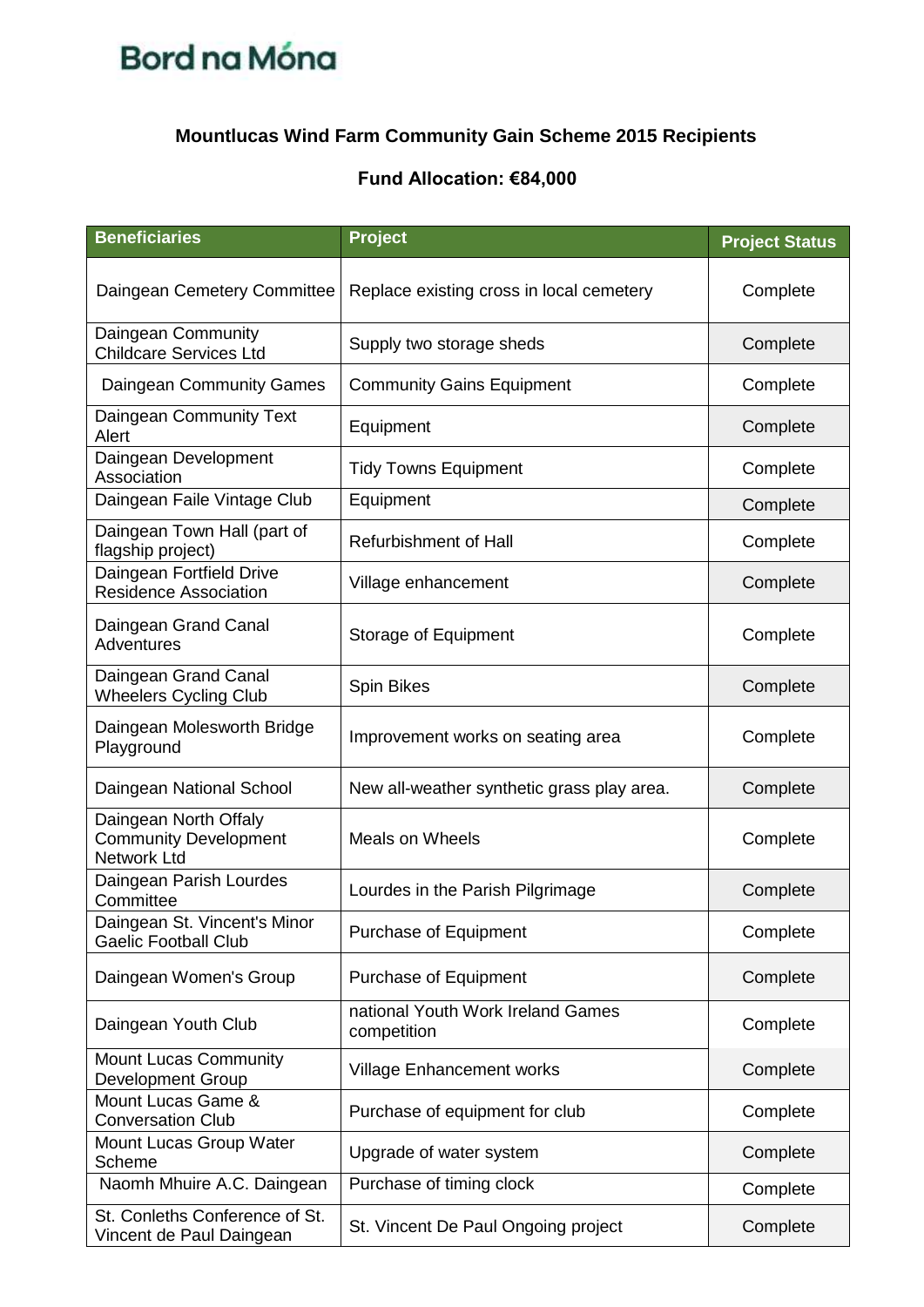| The Walsh Island Development<br>Group                  | Landscaping at the Ring Fort Relic - second<br>phase                                       | Complete |
|--------------------------------------------------------|--------------------------------------------------------------------------------------------|----------|
| <b>Tullamore Naomh Moloise</b><br><b>LGFA</b>          | Purchase of new equipment                                                                  | Complete |
| <b>Walsh Island Community</b><br>Games                 | Purchase of equipment for club                                                             | Complete |
| <b>Walsh Island Development</b><br>Group               | Purchase of equipment                                                                      | Complete |
| Walsh Island Foroige Club                              | Purchase of equipment for club                                                             | Complete |
| Walsh Island GAA                                       | Walking/recreational track around the GAA<br>field in Walsh Island, with lighting and CCTV | Complete |
| Walsh Island Juvenile - St.<br><b>Broughans</b>        | To purchase equipment for the local juvenile<br><b>GAA Teams</b>                           | Complete |
| Walsh Island Parish                                    | Drainage of the Walsh Island Church yard and<br>surrounding graveyard                      | Complete |
| <b>Walsh Island Shamrocks AFC</b>                      | Improvement works on the facilities                                                        | Complete |
| Walsh Island Women's<br><b>Group/Active Retirement</b> | Purchase of new equipment                                                                  | Complete |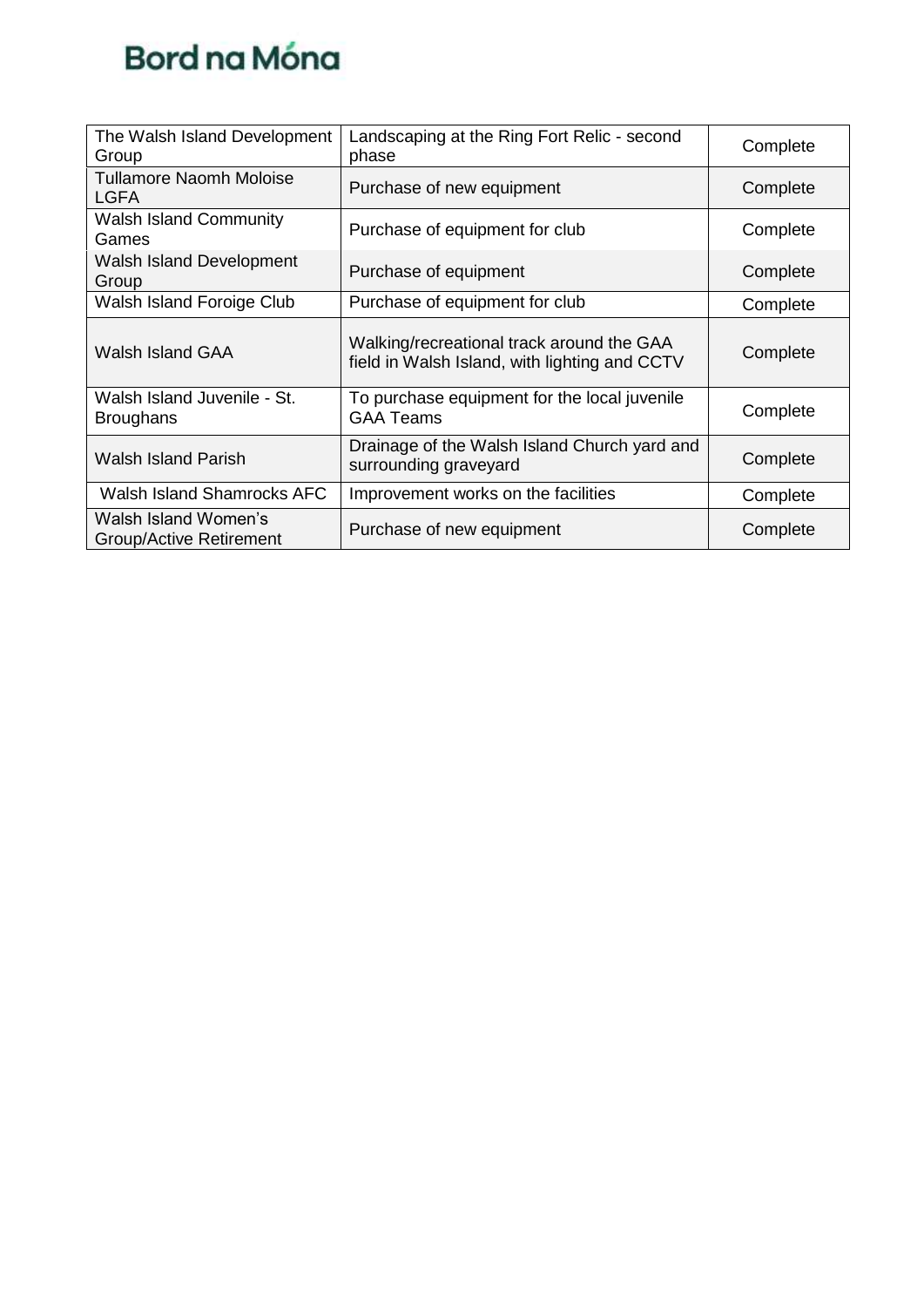### **Mountlucas Wind Farm Community Gain Scheme 2016 Recipients**

| <b>Beneficiaries</b>                                     | Project                                                                     | <b>Project Status</b> |
|----------------------------------------------------------|-----------------------------------------------------------------------------|-----------------------|
| Daingean cemetery committee                              | To replace existing Cross and figure in local<br>cemetery                   | Complete              |
| Daingean Community<br><b>Childcare Services Ltd</b>      | <b>CCTV System Commercial</b>                                               | Complete              |
| Daingean Community Games                                 | Purchase equipment                                                          | Complete              |
| Daingean GAA Players fund                                | Purchase of equipment                                                       | Complete              |
| Daingean Lourdes Fund                                    | Lourdes in the Parish Pilgrimage                                            | Complete              |
| Daingean National School                                 | To create a sensory garden                                                  | Complete              |
| Daingean Town Hall                                       | Heating system in the main hall                                             | Complete              |
| Daingean Women's Group                                   | Purchase equipment                                                          | Complete              |
| Daingean Youth Club                                      | Purchase new club equipment                                                 | Complete              |
| <b>Fortified Drive Residence</b><br>Association          | <b>Village Enhancement</b>                                                  | Complete              |
| <b>Grand Canal Wheelers Cycling</b><br>Club Daingean     | <b>Purchase of Equipment</b>                                                | Complete              |
| <b>Meadow Court Residents</b><br>Association             | To add a bench to the front green near the<br>path, along with two planters | Complete              |
| <b>Mount Lucas Community</b><br><b>Development Group</b> | For the purchase & installation of Speed signs                              | Complete              |
| Mount Lucas Group Water<br>Scheme                        | Purchase of the four sluice valves                                          | Complete              |
| Mount Lucas Gun & Game<br><b>Conversation Club</b>       | Purchase of equipment                                                       | Complete              |
| Naomh Mhuire AC Daingean                                 | Purchase Timy3 complete timing kit                                          | Complete              |
| Naomh Molaise Ladies Club                                | Purchase of training equipment                                              | Complete              |
| <b>North Offaly Community</b><br>Development Network Ltd | <b>Meals on Wheels</b>                                                      | Complete              |
| <b>Philipsvale Residents</b><br>Association              | <b>Village Enhancement</b>                                                  | Complete              |
| Scoil Naomh Mhuire, Walsh<br>Island                      | <b>Purchase Tablets</b>                                                     | Complete              |
| St. Mary's Boxing Club<br>Daingean                       | To upgrade boxing equipment and club<br>facilities                          | Complete              |
| St. Vincent's Minor Gaelic<br><b>Football Club</b>       | Purchase of equipment                                                       | Complete              |
| <b>Walsh Island Community Alert</b>                      | <b>Upgrade Church Communication system</b>                                  | Complete              |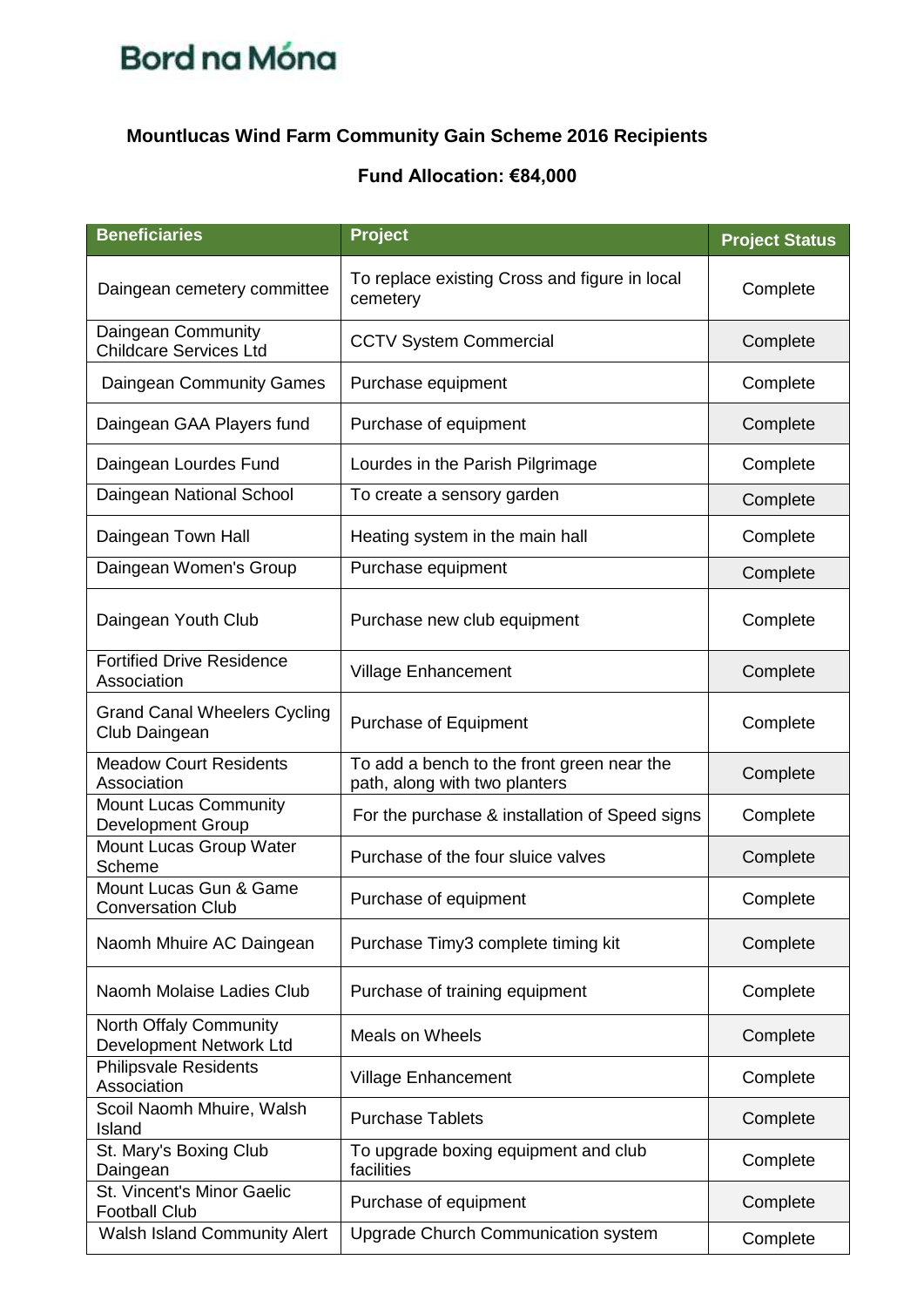

| <b>Walsh Island Community Hall</b><br>Committee | To purchase matting                                                                        | Complete |
|-------------------------------------------------|--------------------------------------------------------------------------------------------|----------|
| Walsh Island Development<br>Group               | Landscaping North East Village area                                                        | Complete |
| Walsh Island Development<br>Group               | To upgrade boxing equipment and club<br>facilities                                         | Complete |
| Walsh Island Funeral Catering<br>Committee      | Provision of a kitchen and kitchen supplies                                                | Complete |
| <b>Walsh Island GAA</b>                         | Walking/recreational track around the GAA<br>field in Walsh Island, with lighting and CCTV | Complete |
| Walsh Island Juvenile Club -<br>St. Broughan's  | To purchase Gaelic football training and<br>playing gear                                   | Complete |
| <b>Walsh Island Parents</b><br>Association      | <b>Facilities improvements</b>                                                             | Complete |
| <b>Walsh Island Parish</b>                      | Restore two church windows                                                                 | Complete |
| <b>Walsh Island Shamrocks AFC</b>               | Facilities/club house improvements                                                         | Complete |
| Daingean GAA (part of<br>Flagship Project)      | <b>Sports Hall</b>                                                                         | Complete |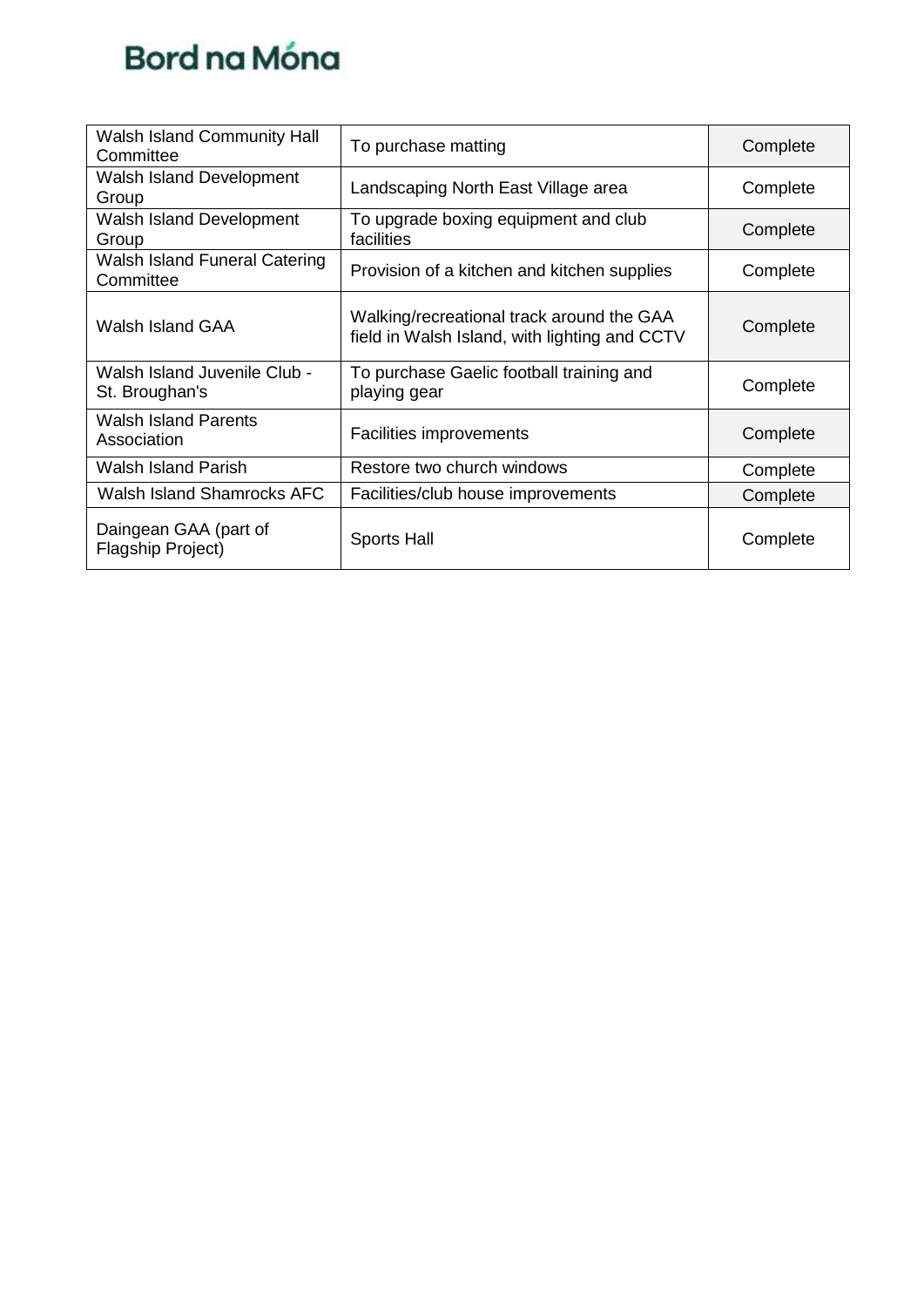## **Mountlucas Wind Farm Community Gain Scheme 2017 Recipients**

| <b>Beneficiaries</b>                                       | <b>Project</b>                                                                                    | <b>Project Status</b> |
|------------------------------------------------------------|---------------------------------------------------------------------------------------------------|-----------------------|
| Daingean Cemetery Committee                                | Provision of concrete footpaths at St Mary's<br><b>Cemetery Daingean</b>                          | Complete              |
| Daingean Community<br><b>Childcare Services Ltd</b>        | <b>Cleaning Equipment</b>                                                                         | Complete              |
| Daingean Community<br>Development CLG                      | Daingean Community Development CLG                                                                | Complete              |
| Daingean Community Games                                   | purchase of singlets for athletes                                                                 | Complete              |
| Daingean Development<br>Association                        | Sweeper and planter                                                                               | Complete              |
| Daingean GAA                                               | History of Daingean GAA Book                                                                      | Complete              |
| Daingean National School                                   | iPads for Pupils                                                                                  | Complete              |
| Daingean Town Hall                                         | Daingean Town Hall Committee                                                                      | Complete              |
| Daingean Women's Group                                     | To provide a supportive social environment<br>and promote positive mental health and<br>wellbeing | Complete              |
| Daingean Lourdes Invalid Fund                              | Lourdes in the Parish Pilgrimage                                                                  | Complete              |
| <b>Faille Vintage Club</b>                                 | Purchase of equipment                                                                             | Complete              |
| <b>Fortfield Drive Residence</b><br>Association            | <b>Fortfield Drive Residence Association</b>                                                      | Complete              |
| <b>Grand Canal Adventures</b>                              | <b>Facilities</b>                                                                                 | Complete              |
| <b>Grand Canal Wheelers Cycling</b><br>Club                | Spin Bike Purchase                                                                                | Complete              |
| <b>Kilclonfert Seniors</b>                                 | Running of club activities                                                                        | Complete              |
| <b>Meadow Court Residents</b><br>Association               | House Number signs * 5                                                                            | Complete              |
| Mount Lucas Group Water<br>Scheme                          | <b>Water Conservation works</b>                                                                   | Complete              |
| <b>Mountlucas Community</b><br>Development Company         | Footpath and Tarmac from Post Office.<br>Continuous upkeep of the area                            | Complete              |
| Mountlucas Game &<br><b>Conservation Club</b>              | <b>Mount Lucas Conservation Area</b>                                                              | Complete              |
| Naomh Mhuire A.C Daingean                                  | <b>Complete Timing System</b>                                                                     | Complete              |
| Naomh Molaise Ladies Gaelic<br><b>Football Association</b> | <b>Training Equipment and First Aid Kits</b>                                                      | Complete              |
| North Offaly Community<br>Development CLG                  | <b>Meals on Wheels</b>                                                                            | Complete              |
| <b>Offaly Rowing Club</b>                                  | <b>Sculling Oars</b>                                                                              | Complete              |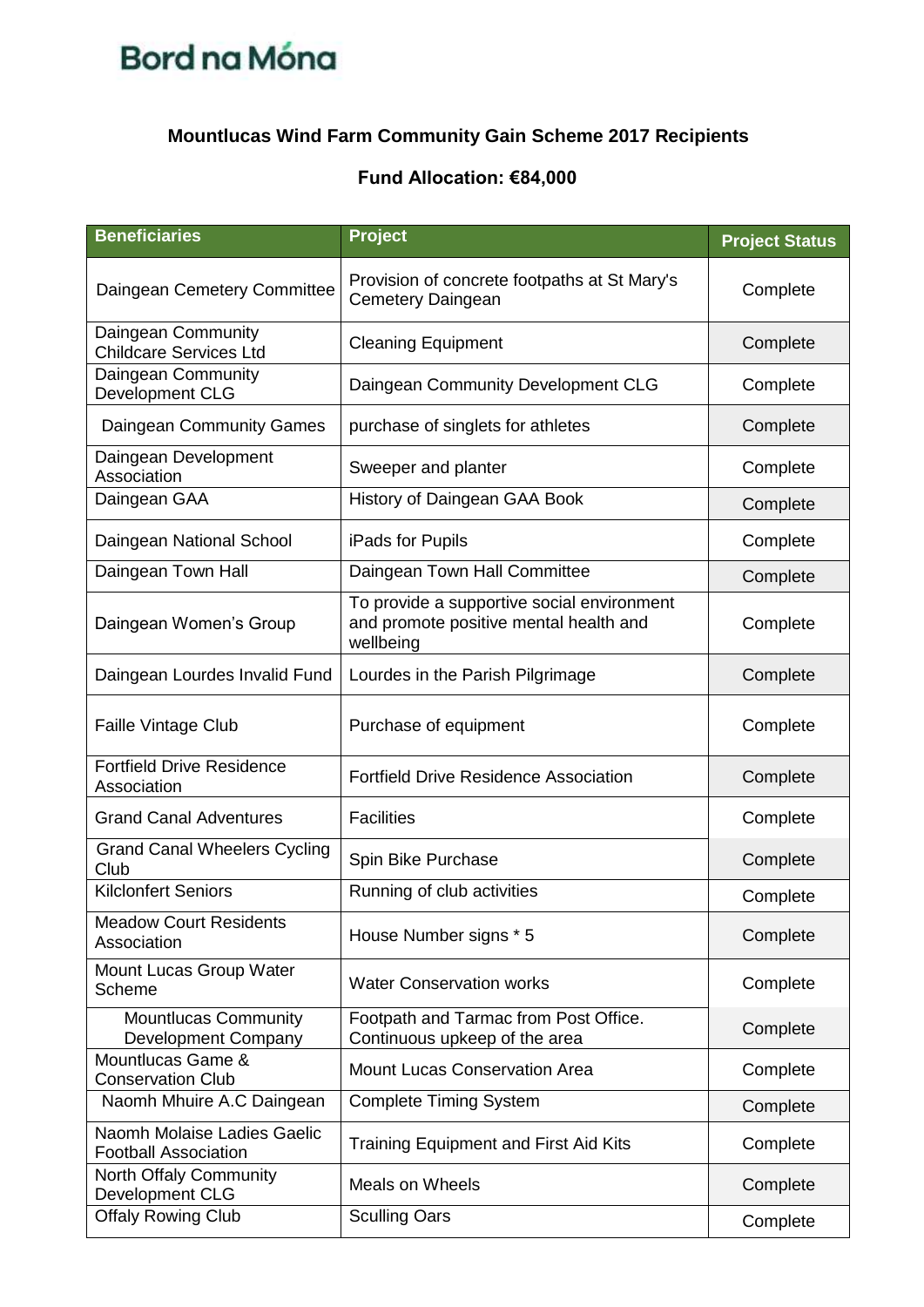| <b>Philipsvale Residents</b><br>Association               | <b>Operation Transformation Philipsvale</b>                                                | Complete |
|-----------------------------------------------------------|--------------------------------------------------------------------------------------------|----------|
| <b>St Conleths Conference</b><br>Daingean                 | St. Vincent De Paul Ongoing project                                                        | Complete |
| St Mary's Boxing Club                                     | New gym and boxing related group                                                           | Complete |
| <b>St. Vincent's Minor Gaelic</b><br><b>Football Club</b> | Provision of standard goalpost for Under 8s,<br>under 10 and under 12s                     | Complete |
| Walsh Island Active 55 Club                               | <b>IT Classes for Seniors Club</b>                                                         | Complete |
| <b>Walsh Island Community Alert</b>                       | <b>Text Alert</b>                                                                          | Complete |
| Walsh Island Development<br>Group                         | Walsh Island Village Enhancement                                                           | Complete |
| Walsh Island GAA                                          | Walking/recreational track around the GAA<br>field in Walsh Island, with lighting and CCTV | Complete |
| Walsh Island Game &<br><b>Conservation Club</b>           | <b>Phase 1 Club Ground Development</b>                                                     | Complete |
| Walsh Island Juvenile GAA - St<br><b>Broughans</b>        | Club equipment                                                                             | Complete |
| <b>Walsh Island National School</b>                       | Sports equipment                                                                           | Complete |
| Walsh Island Responder<br>Scheme                          | Provision of Defibrillator's and Cabinet                                                   | Complete |
| <b>Walsh Island Shamrocks AFC</b>                         | <b>Dugouts</b>                                                                             | Complete |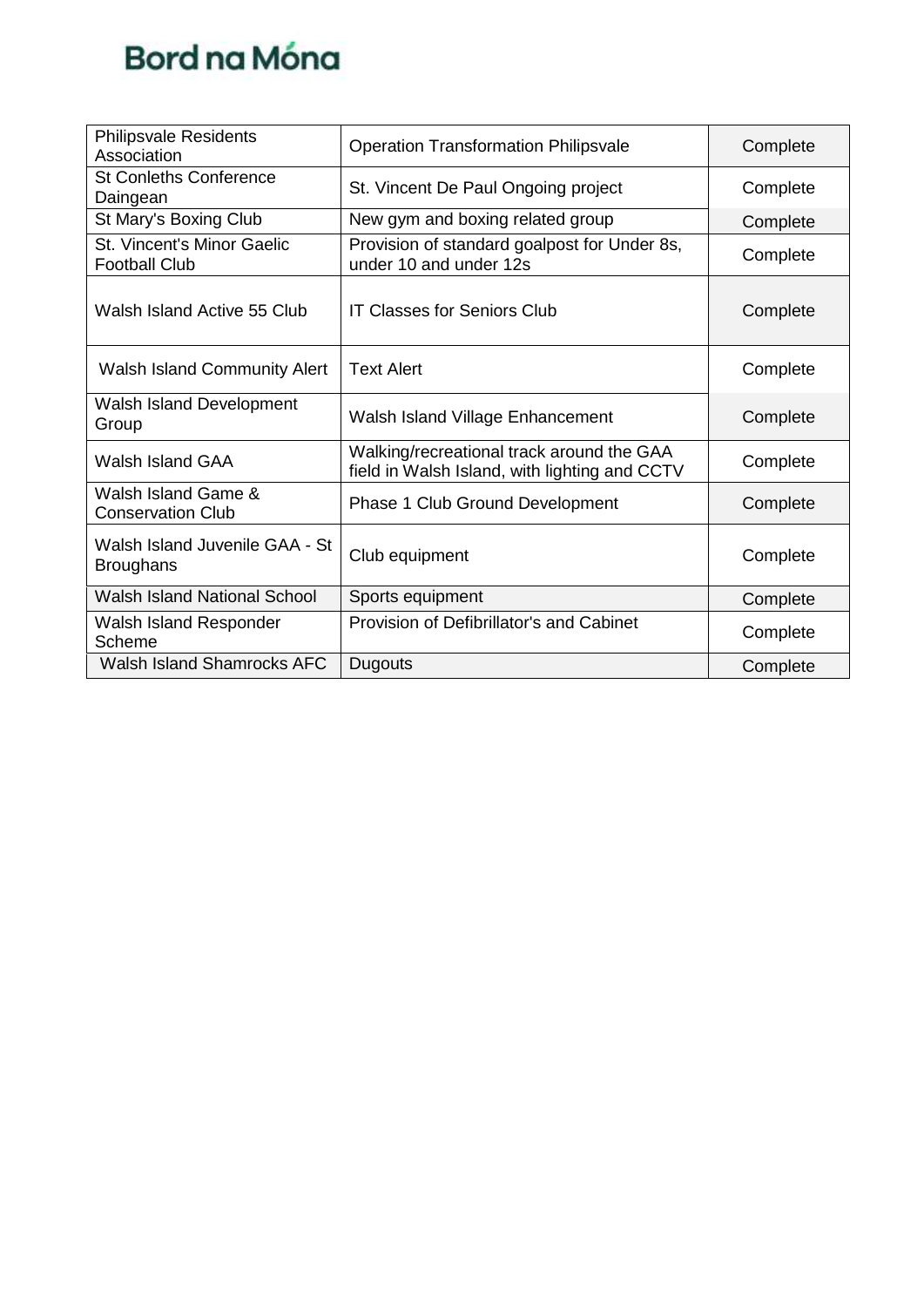## **Mountlucas Wind Farm Community Gain Scheme 2018 Recipients**

| <b>Beneficiaries</b>                                | <b>Project</b>                                                                                                       | <b>Project Status</b> |
|-----------------------------------------------------|----------------------------------------------------------------------------------------------------------------------|-----------------------|
| Daingean Cemetery Committee                         | Provision of concrete footpaths at St. Mary's<br>Cemetery                                                            | Complete              |
| Daingean Community<br><b>Childcare Services Ltd</b> | Purchase of outdoor play equipment                                                                                   | Complete              |
| Daingean Community Games                            | Opportunity for children of the parish to<br>participate in the wide variety of events that<br>community games offer | Complete              |
| Daingean Mini Maroons                               | Purchase of Hurling Equipment and Goals                                                                              | Complete              |
| Daingean National School                            | Seating for Sensory Garden                                                                                           | Complete              |
| Daingean Parish Lourdes<br><b>Invalid Fund</b>      | Lourdes in the Parish Pilgrimage                                                                                     | Complete              |
| Daingean Town Hall<br>Committee                     | Town hall to be restored and conserved                                                                               | Complete              |
| Faille Vintage Club                                 | Purchase of storage equipment                                                                                        | Complete              |
| <b>Irish Wheelchair Association</b><br>(IWA)        | <b>Outdoor Boccia Court</b>                                                                                          | Complete              |
| <b>Kilclonfert Seniors ARA</b>                      | Ongoing cost of running club activities                                                                              | Complete              |
| Mount Lucas Game &<br><b>Conservation Club</b>      | <b>Conservation Area</b>                                                                                             | Complete              |
| Mount Lucas Group Water<br>Scheme                   | Water Conservation works, MLU Group Water<br>Scheme                                                                  | Complete              |
| <b>Mountlucas Community</b><br>Development Company  | Extension of tarmac footpath and tarmac from<br>Post office to graveyard and continuous<br>upkeep of the area        | Complete              |
| Naomh Mhuire AC and<br>Daingean GAA                 | Refurbishment of Walking and Running Track<br>at Daingean GAA                                                        | Complete              |
| Naomh Molaoise LGFA                                 | To provide training equipment and jerseys for<br>underage girls                                                      | Complete              |
| North Offaly Community<br>Development CLG           | Meals on Wheels Services for Older People                                                                            | Complete              |
| Rhode & Croghan Senior<br>Citizen Group             | <b>Bain Marie</b>                                                                                                    | Complete              |
| Scoil Naomh Mhuire                                  | School Library                                                                                                       | Complete              |
| St. Conleths Conference<br>Daingean                 | St. Vincent De Paul Ongoing project                                                                                  | Complete              |
| St. Vincent's Minor Gaelic<br><b>Football Club</b>  | Purchase of strength & conditioning<br>Equipment for players                                                         | Complete              |
| <b>Walsh Island Community Alert</b>                 | <b>Text Alert</b>                                                                                                    | Complete              |
| Walsh Island Funeral Catering<br>Group              | <b>Catering Equipment</b>                                                                                            | Complete              |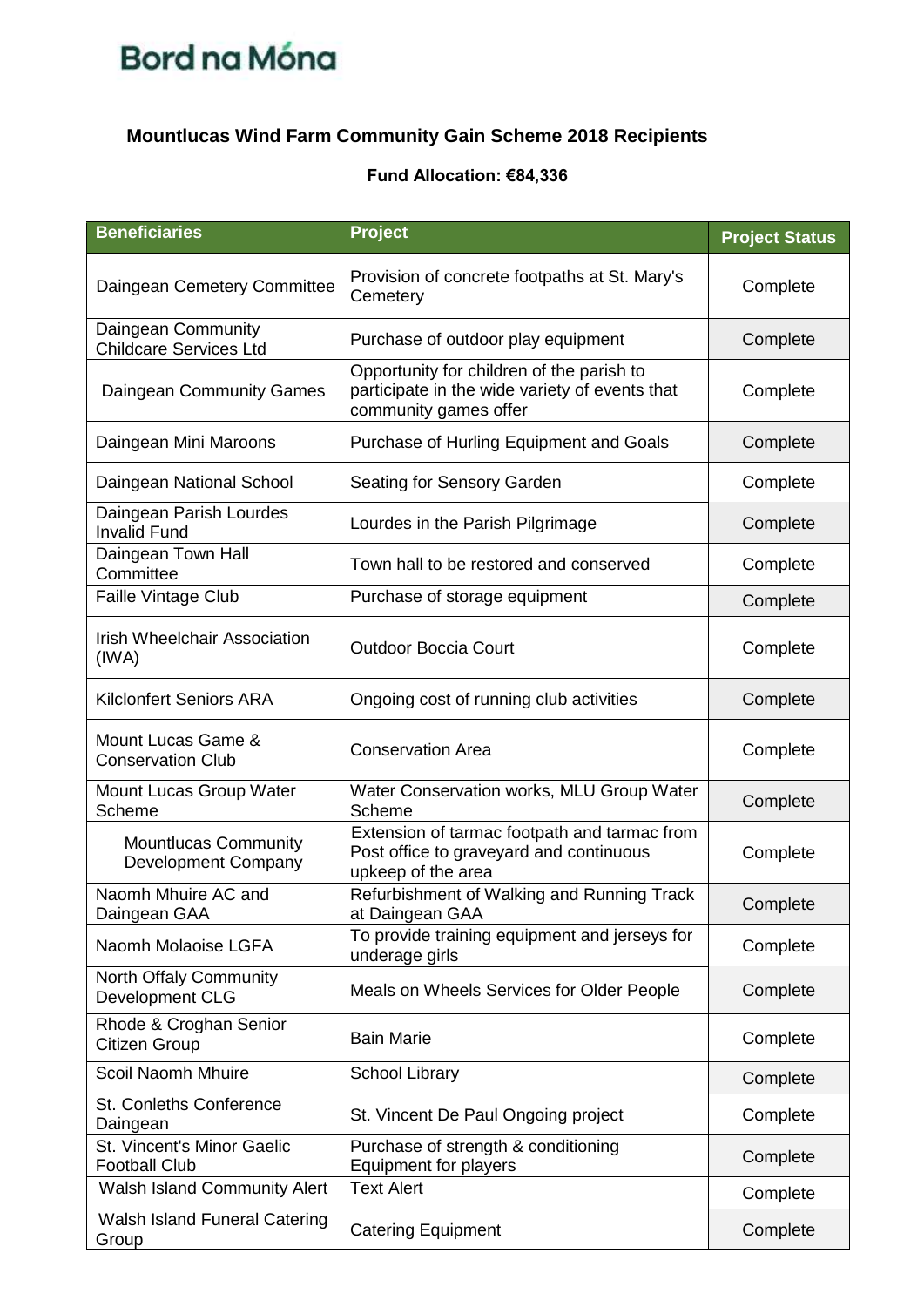| Walsh Island GAA                                           | Walking/recreational track around the GAA<br>field in Walsh Island, with lighting and CCTV | Complete |
|------------------------------------------------------------|--------------------------------------------------------------------------------------------|----------|
| Walsh Island Game &<br><b>Conservation Club</b>            | Club Grounds                                                                               | Complete |
| Walsh Island Juvenile GAA                                  | <b>Baby Broughans Blitz</b>                                                                | Complete |
| Walsh Island National School<br><b>Parents Association</b> | <b>Sports Equipment</b>                                                                    | Complete |
| <b>Walsh Island Parish</b>                                 | <b>Restoration of Church Building</b>                                                      | Complete |
| Walsh Island Shamrocks ARC                                 | Perimeter Fence Replacement                                                                | Complete |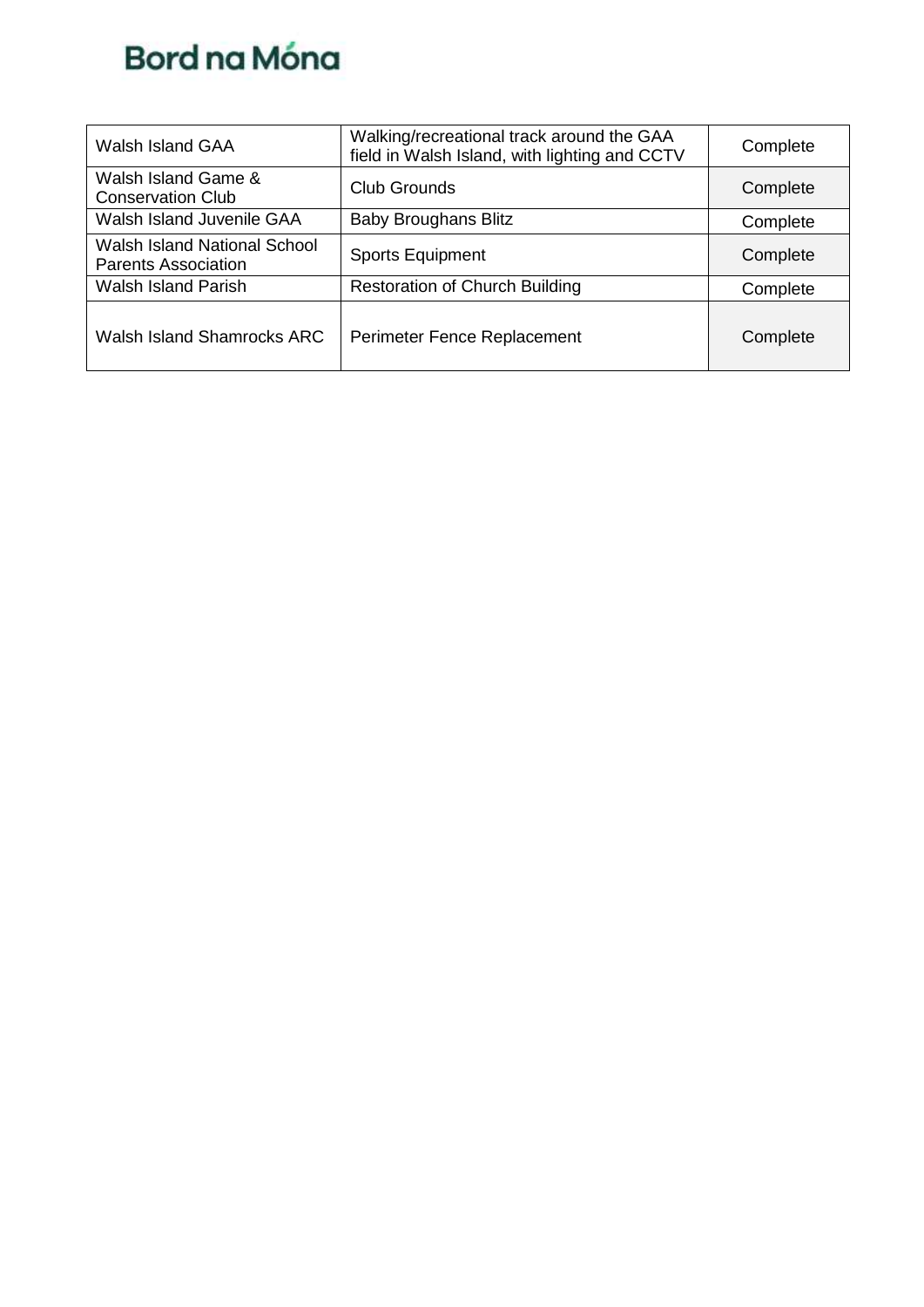### **Mountlucas Wind Farm Community Gain Scheme 2019 Recipients Fund Allocation: €84,926**

| <b>Beneficiaries</b>                                | Project                                                          | <b>Project Status</b> |
|-----------------------------------------------------|------------------------------------------------------------------|-----------------------|
| Castle Barna Junior Gold Club                       | Expansion and Development project                                | Complete              |
| <b>Coologue Residents</b><br>Association            | 40 Year Celebration project                                      | Complete              |
| Daingean Community Childcare<br><b>Services CLG</b> | Building extension to existing community<br>bases creche project | Complete              |
| Daingean Development<br>Association                 | Stone Wall project                                               | Complete              |
| Daingean Film Club                                  | Daingean Film Club Development project                           | Complete              |
| Daingean GAA (part of<br>Flagship Project)          | <b>Sports Hall</b>                                               | Complete              |
| Daingean National School                            | Violin Programme project                                         | Complete              |
| Daingean Parish Lourdes Fund                        | Daingean Parish Lourdes Fund                                     | Complete              |
| Daingean Town Hall                                  | <b>Restoration Project</b>                                       | Complete              |
| Kilclonfert Seniors A.R.A                           | Cost of running club activities project                          | Complete              |
| <b>Mount Lucas Community Dev</b><br>Co              | <b>Flowers</b>                                                   | Complete              |
| Mount Lucas Group Water<br>Scheme                   | <b>Water Conservation Works project</b>                          | Complete              |
| Mountlucas Parkrun                                  | <b>Timing Clock</b>                                              | Ongoing               |
| Naomh Mhuire                                        | Go Pro Camera System project                                     | Complete              |
| St. Broughans Community<br>Games                    | Re-Development of Community Games project                        | Complete              |
| St. Conleth's Conference St<br>Vincent De Paul      | St. Vincent De Paul Ongoing project                              | Complete              |
| <b>Walsh Island Community Alert</b>                 | <b>Text Alert project</b>                                        | Complete              |
| <b>Walsh Island Development</b><br>Group            | Walsh Island Village Enhancement project                         | Complete              |
| Walsh Island First Responder<br>Group               | Defibrillator Cabinet, Text & Purchase                           | Complete              |
| Walsh Island GAA Club                               | Scoreboard project                                               | Complete              |
| Walsh Island Game &<br><b>Conservation Club</b>     | Club Grounds project                                             | Complete              |
| <b>Walsh Island National School</b>                 | <b>Equipment for Sensory Room project</b>                        | Complete              |
| Walsh Island Shamrocks AFC                          | Steel Shed - Storage Replacement project                         | Complete              |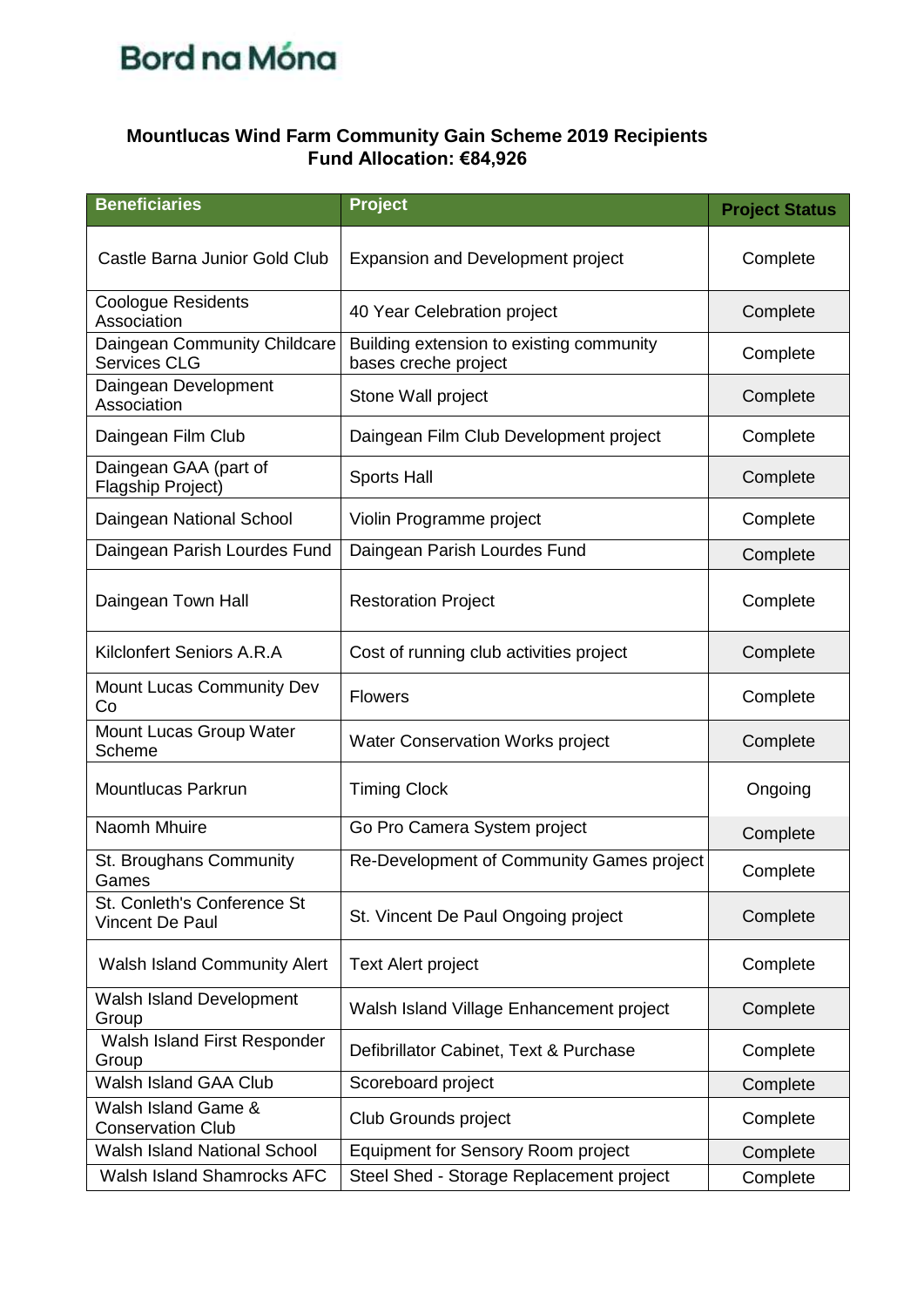

## **Mountlucas Wind Farm Community Gain Scheme 2020 Recipients**

### **Fund Allocation: €86, 648.22**

| <b>Beneficiaries</b>                                       | <b>Project</b>                                                            | <b>Project Status</b> |
|------------------------------------------------------------|---------------------------------------------------------------------------|-----------------------|
| Daingean Gaa /Daingean<br>Community                        | <b>Community Centre Project Flagship</b>                                  | Complete              |
| Daingean Childcare Facility                                | <b>Extension to Community Childcare Facility</b>                          | Complete              |
| Daingean Parish Lourdes Fund                               | Lourdes Fund                                                              | Complete              |
| Kilclonfert Seniors A.R.A                                  | Cost of running club activities project                                   | Complete              |
| <b>Rhode Parish Enterprise</b>                             | <b>Update of Smoke Alarms</b>                                             | Complete              |
| <b>Walsh Island Community Alert</b>                        | <b>Text Alert</b>                                                         | Complete              |
| Scoil Naomh Mhuire Ns Walsh<br>Island                      | Purchase Portable Stage                                                   | Complete              |
| <b>Mount Lucas Community</b><br>Development Clg            | <b>Enhancement of Mount Lucas Area</b>                                    | Complete              |
| <b>Walsh Island Shamrocks Afc</b>                          | Steel Shed - Storage Replacement                                          | Complete              |
| <b>Raheen Cemetery Committee</b>                           | Lay Tarmacadam on Footpaths in Cemetery                                   | Complete              |
| Daingean Town Hall                                         | Daingean Town Hall Restoration                                            | Complete              |
| North Offaly Community<br>Development Network Clg          | Meals on Wheels and Services for Older<br>People                          | Complete              |
| Daingean Development<br>Association                        | Daingean Tidy Towns Strimmer's                                            | Complete              |
| Walsh Island First Responder                               | Walsh Island First Responder Communication<br>Update                      | Complete              |
| Walsh Island Development<br>Group                          | Senior Citizens Xmas Party                                                | Deferred              |
| Naomh Mhuire                                               | Gazebo Tent for Holding Cross Country<br>Championship                     | Complete              |
| St Broughans Gaa                                           | <b>Player Development</b>                                                 | Complete              |
| Rod Og Underage GAA Club                                   | Purchase of Playing Equipment for Underage<br><b>Boys and Girls Teams</b> | Complete              |
| Naomh Molaoise Lgfa                                        | Equipment                                                                 | Complete              |
| <b>Grand Canal Wheelers Cycling</b><br>Club                | <b>Grand Canal Wheelers Equipment</b>                                     | Complete              |
| St. Vincent De Paul<br>Conference, Daingean, Co.<br>Offaly | St Vincent De Paul Conference ongoing<br>project                          | Complete              |
| <b>Walsh Island Parents</b><br>Association                 | Get Active project                                                        | Complete              |
| St Mary's Secondary School                                 | St Mary's Sports Development Extension                                    | Complete              |